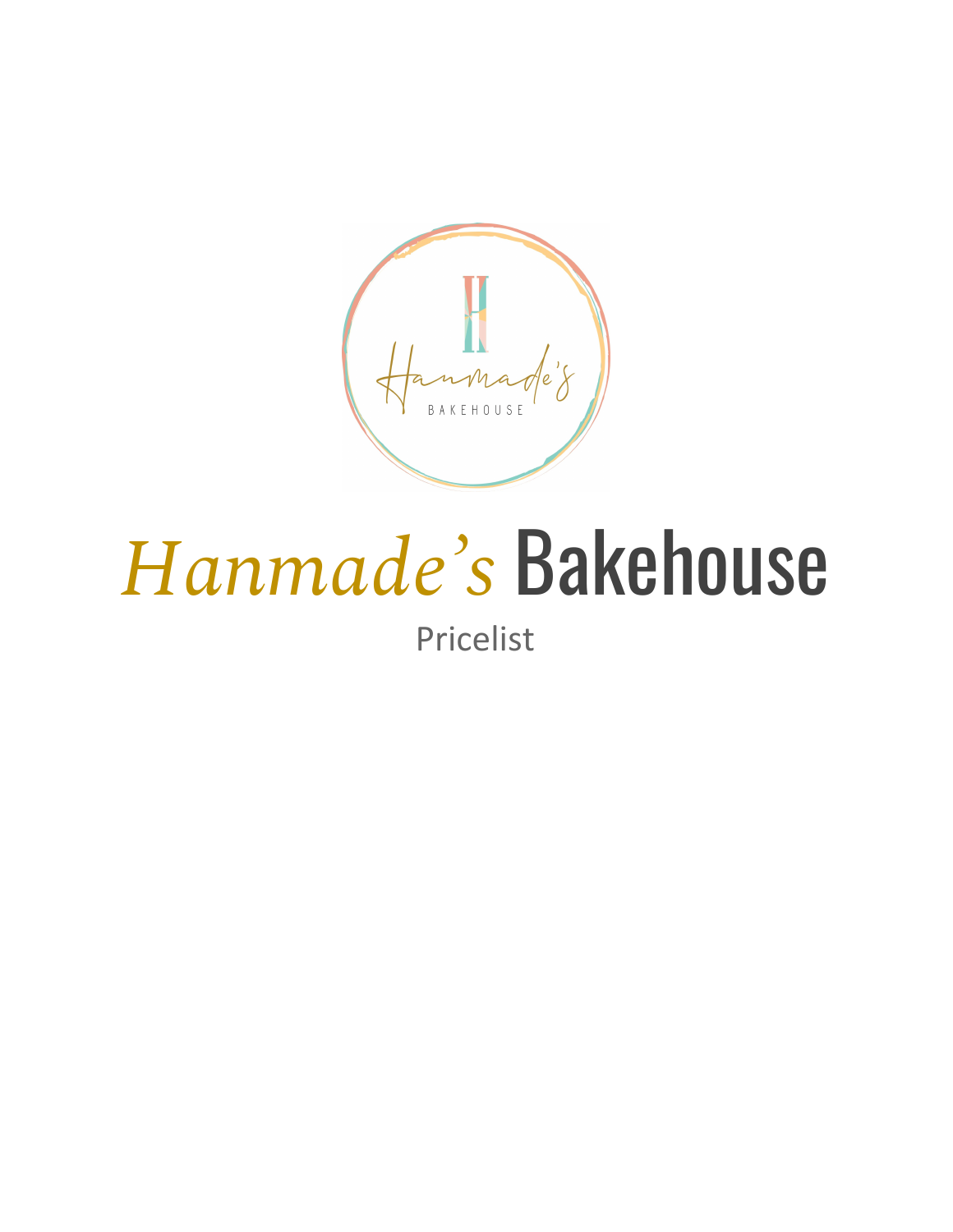#### **Please note price stated is excluding GST**

**SERVING GUIDE 6 INCH ( FEEDS 6-10 DESSERT PORTIONS/ 15 COFFEE PORTIONS) 7INCH ( FEEDS 10-14 DESSERT PORTIONS/ 19 COFFEE PORTIONS) 8 INCH ( FEEDS 14-18 DESSERT PORTIONS/ 24 COFFEE PORTIONS)**

## *SIGNATURE CAKES*

**YEMA PASTILLAS Yema (Custard Candy), Pastillas (Milk Candy), Vanilla Chiffon, Sea Salt Cream drip** 6" \$70 /7" \$80 /8"\$90

#### **LECHE FLAN LAVA BRULEE**

**Leche Flan Custard, Chantilly Cream ,Vanilla Chiffon, Leche Flan chunks** 6" \$65 /7" \$75 /8"\$85

#### **UBE DOUBLE FROMAGE CHEESECAKE**

**Ube Cheesecake, Vanilla Cheesecake, Ube Chiffon cake, Ube Custard** 6" \$70 /7" \$80 /8"\$90

#### **CHOCOLATE HAZELNUT**

**Chocolate Hazelnut Buttercream, Roasted Hazelnuts, Ferrero Rocher, Chocolate Cake**

6" \$70 /7" \$80 /8"\$90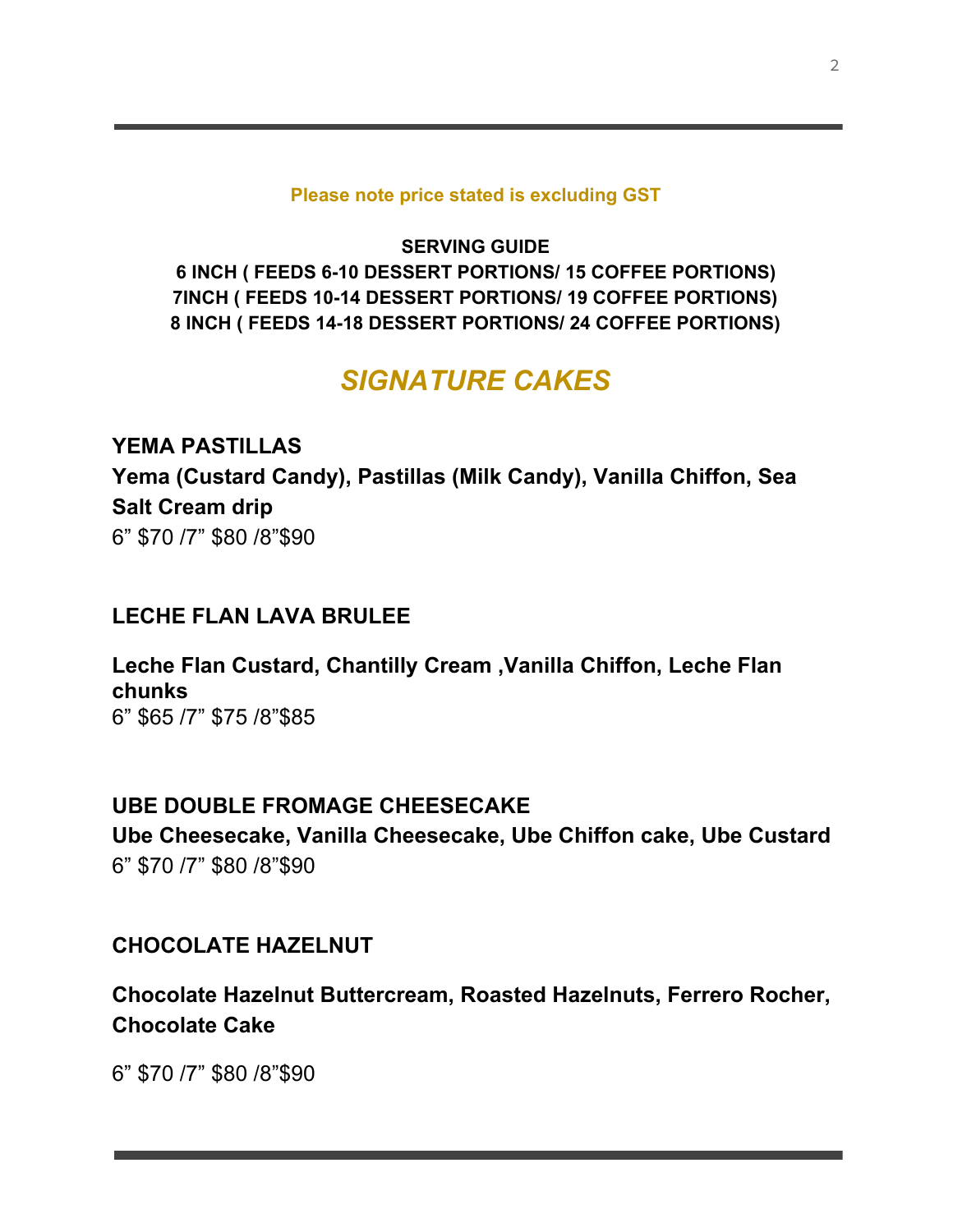## **COOKIES AND CREAM**

**Cookies and Cream mousse, Oreo chunks,Chocolate ganache, Vanilla Chiffon**

6" \$65 /7" \$75 /8"\$85

#### **BUTTER FUDGE**

**Butter Fudge, Brown Butter Buttercream, Vanilla Chiffon, Bread Crunch**

6" \$65 /7" \$75 /8"\$85

## **CHOCOLATE TRUFFLE**

#### **Chocolate ganache, Chocolate cake, Berries**

6" \$65 /7" \$75 /8"\$85

#### **STRAWBERRY QUATRO LECHES**

#### **Three Milk soaked Vanilla sponge cake, Chantilly Cream, Strawberries**

6" \$50 /7" \$60 /8"\$70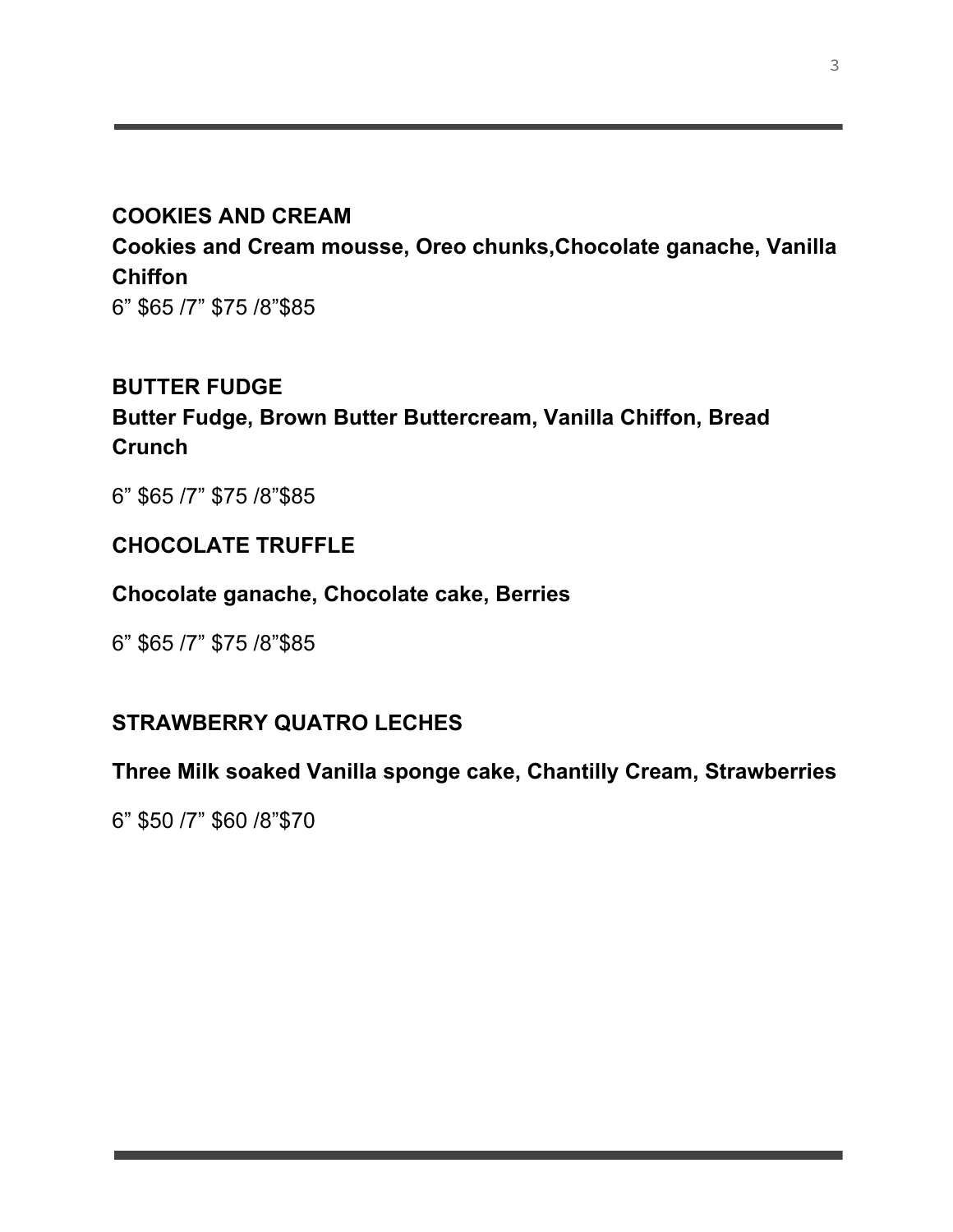#### **SANSRIVAL**

**( consists of layers of filling sandwiched between Cashew Meringue Wafers covered in French buttercream and various toppings)**

#### **Flavours:**

## **CASHEW SANSRIVAL 6" \$65 /7" \$75 /8"\$85**

Cashew Meringue Wafer, Roasted Cashews French buttercream

## **CHOCOLATE HAZELNUT 6" \$70 /7" \$80 /8"\$90**

Cashew Meringue Wafer, Roasted Hazelnuts, Chocolate Hazelnut French buttercream

#### **COOKIES AND CREAM 6" \$70 /7" \$80 /8"\$90**

Cashew Meringue Wafer, White Chocolate ganache, French buttercream , Oreo crumbs

#### **BUTTER CRUNCH 6" \$70 /7" \$80 /8"\$90**

Cashew Meringue Wafer, Butter Fudge, Brown Butter French buttercream , Bread Crunch

#### **MOCHA 6" \$70 /7" \$80 /8"\$90**

Cashew Meringue Wafer, Coffee Ganache, Chocolate French buttercream , Chocolate crumbs